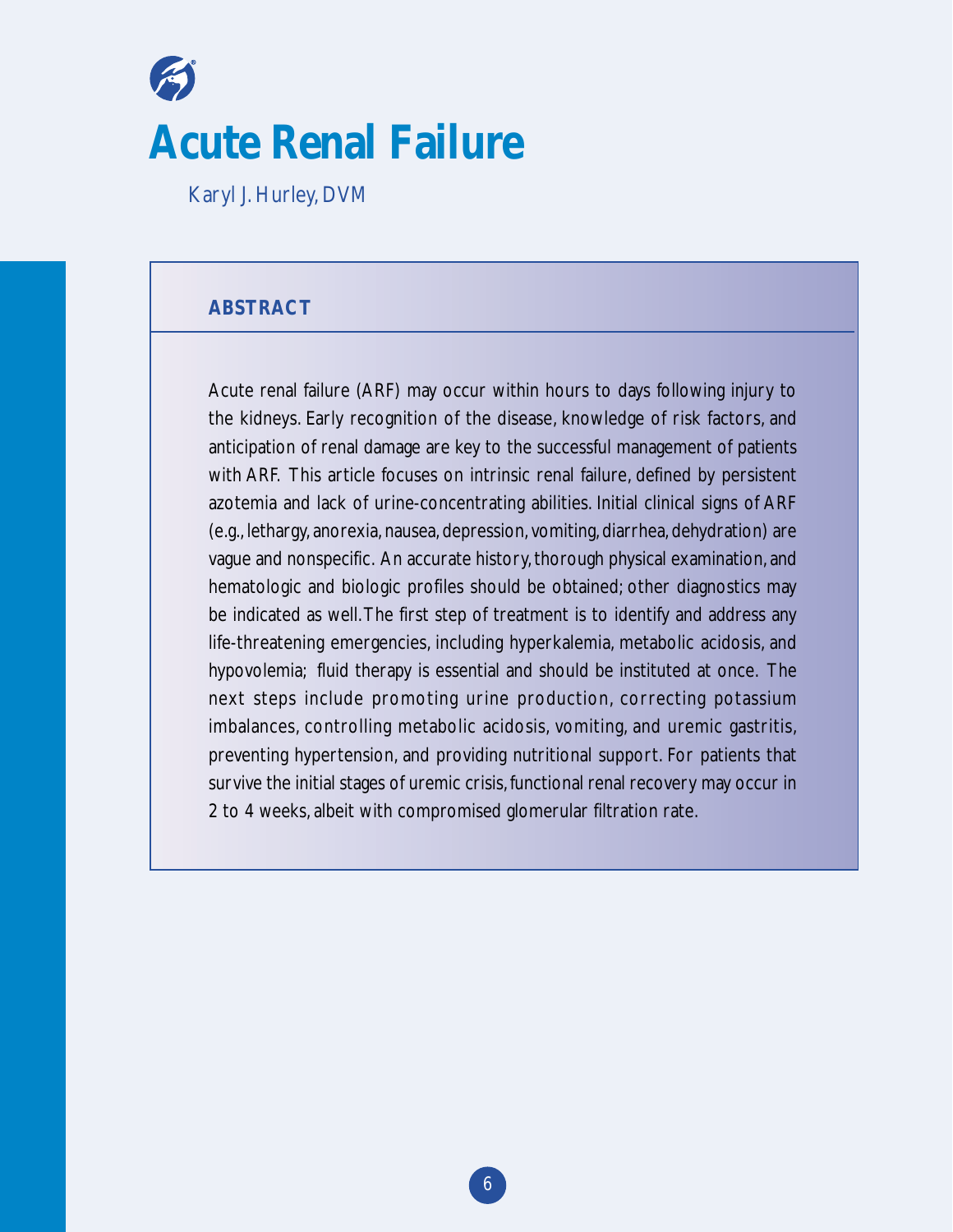# **Acute Renal Failure**

Karyl J. Hurley, DVM, Diplomate ACVIM Department of Small Animal Medicine and Surgery, The Royal Veterinary College, University of London, Hawkshead Lane, North Mymms, Hatfield, Hertfordshire AL9 7TA, UK

The kidney is a complex, multifunctional organ that regulates essential homeostatic functions such as the balance of body water, acid-base status, and electrolytes; the production, modification, and degradation of hormones; and the excretion of metabolic and nitrogenous waste products (Box  $1$ ).<sup>1</sup> To meet these demands, the kidneys receive approximately 20% of the normal cardiac output, thus rendering them vulnerable to injury and intoxication.<sup>2</sup> When an inciting insult occurs, acute renal failure (ARF) may ensue

# within hours to days and the resulting clinical syndrome of spiraling systemic chaos leads to significant morbidity and mortality in our small animal patients.The key to successful management of patients with ARF lies in the early recognition of disease, knowledge of risk factors (such as exposure to toxins or ischemic insults), and anticipation of renal damage. In this way, preventative strategies may be implemented to avoid fulminant or progressive organ failure and aggressive therapeutic intervention employed.

#### **BOX 1**

**Functions of the kidney**

## **Maintenance of the extracellular fluid environment**

- **•** Excretion of metabolic waste products
	- Urea
	- **Creatinine**
	- Uric acid
- **•**Water balance
- **•** Electrolyte balance
- **•** Acid-base balance

#### **Hormone secretion**

- **•** Regulation of systemic and renal hemodynamics Renin Angiotensin II Prostaglandins
	- Bradykinin
- **•** Red blood cell production Erythropoietin
- **•** Calcium/phosphorus regulation 1, 25-dihydroxycholecalciferol; calcitriol

# **Other**

- **•** Gluconeogenesis in starvation
- **•** Catabolism of peptide hormones

#### **BOX 2**

#### **Risk factors for the development of acute renal failure**

- **•** Advanced age
- **•** Dehydration
- **•** Pre-existing renal insufficiency
- **•** Shock; decreased cardiac output
- **•** Trauma
- **•** Electrolyte abnormalities Hyponatremia Hypocalcemia Hypokalemia
- **•** Metabolic acidosis
- **•** Concurrent nephrotoxic drugs Furosemide **Chemotherapeutics** NSAIDs
- **•** Concurrent disease
	- **Neoplasia**
	- Hypercalcemia Hemolytic anemia
	- Hemoglobinuria
	- Liver failure
	- **Pancreatitis**
	- Heart failure

# Fever

Sepsis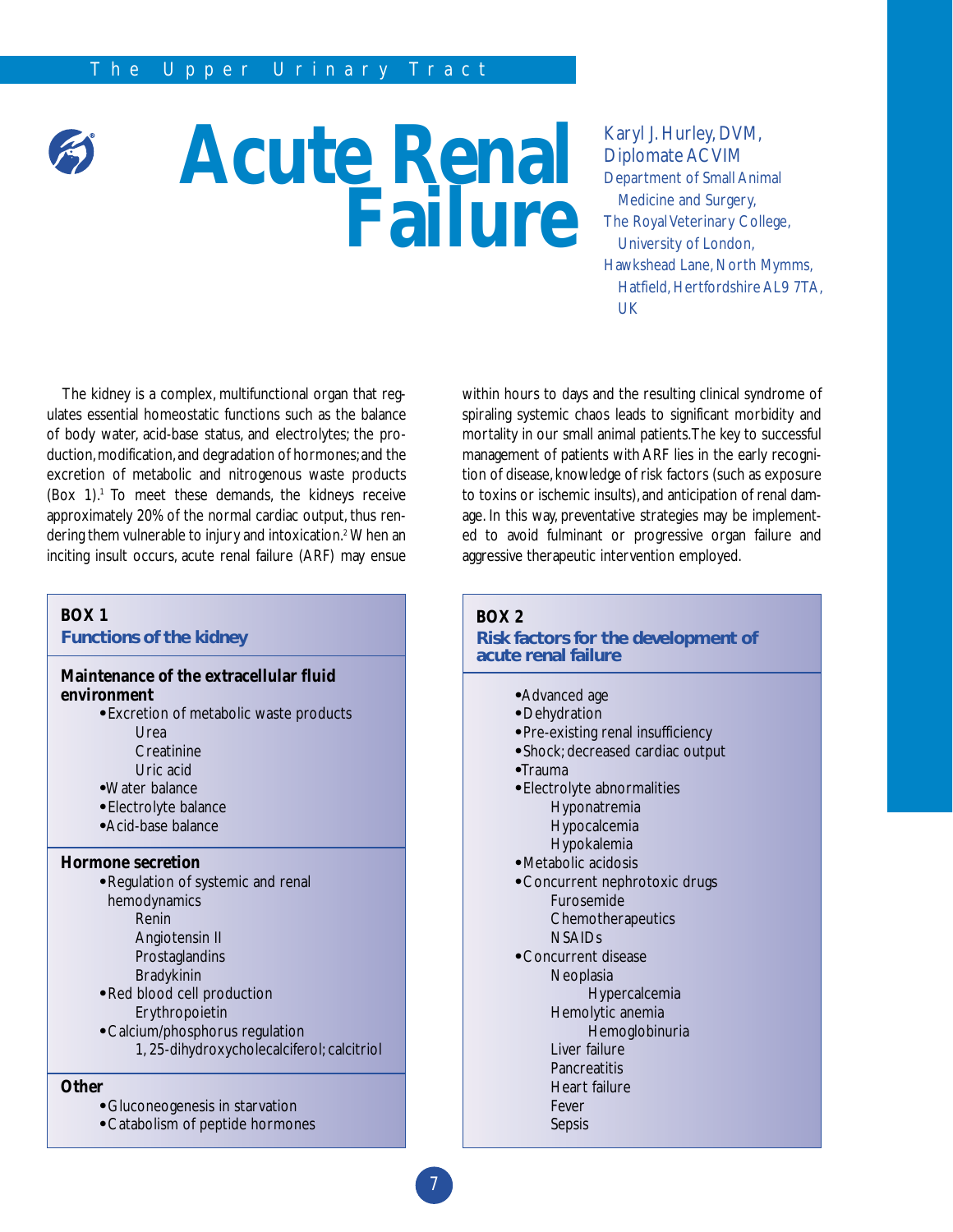**Selected etiologic agents of acute renal failure**

## **Nephrosis**

- *Renal ischemia*
	- **•** Dehydration
	- **•** Hypovolemic shock
	- **•** Hemorrhage, trauma
	- **•** Sepsis, burns, heat-stroke: DIC
	- **•** Decreased cardiac output: failure, tamponade, dysrhythmias
	- **•** Thromboembolism, vasculitis, hypertension
	- **•** Hyperviscosity: multiple myeloma, polycythemia
	- **•** Pigments: hemoglobinuria, myoglobinuria
	- **•** NSAIDs

#### *Nephrotoxicosis*

- **•** Ethylene glycol
- **•** Antibiotics: aminoglycosides, sulfonamides, IV tetracyclines, cyclosporin
- **•** Chemotherapeutics: amphotericin B,*cis*-platinum, doxorubicin
- **•** Anesthetics: methoxyflurane
- **•** Heavy metals: lead, thallium, zinc, arsenic, mercury
- **•** Hypercalcemia: malignancies, hyperparathyroid, vitamin D toxicity
- **•** Other causes: carbon tetrachloride, chloroform, iodinated radiocontrast media

# **Nephritis**

#### *Infections*

- **•** Leptospirosis
- **•** Leishmaniasis
- **•** Bacterial pyelonephritis
- *Inflammatory*
	- **•** Glomerulonephritis
	- **•** Allergic: drug-induced

# **PATHOPHYSIOLOGY OF DISEASE**

The term acute renal failure is commonly ascribed to all forms of azotemia; for this article, however, we are concerned with acute intrinsic renal failure that is a result of damaged renal tubular cells. Intrinsic renal failure is defined by persistent azotemia (increased blood urea nitrogen and creatinine) and lack of urine-concentrating abilities when pre- and postrenal concerns have been addressed and ruled out.<sup>2</sup> Individual patient susceptibility to developing ARF when exposed to various ischemic conditions or toxins is to a large extent dependent on the state of the animal and the presence of any under-

# **BOX 4**

#### **Systemic manifestations of acute renal failure**

#### **Fluid, electrolyte, and serum biochemical disturbances**

- **•** Anuria, oliguria, polyuria/polydipsia
- **•** Dehydration
- **•** Azotemia: increased urea and creatinine
- **•** Metabolic acidosis
- **•** Hyperphosphatemia
- **•** Hyperkalemia
- **•** Hypercalcemia/hypocalcemia (ethylene glycol toxicity)
- **•** Peripheral insulin resistance and glucose intolerance

#### **Gastrointestinal disturbances**

- **•** Anorexia
- **•** Vomiting and diarrhea
- **•** Halitosis
- **•** Oral ulceration/stomatitis
- **•** Gastropathy, gastritis, gastric, and duodenal ulceration and bleeding

# **Hematological disturbances**

- **•** Platelet function defect/bleeding tendencies
- **•** Blood loss anemia
- **•** Lymphopenia
- **•** Neutrophilia

#### **Cardiovascular and pulmonary disturbances**

- **•** Systemic arterial hypertension
- **•** Uremic pneumonitis

# **Neuromuscular disturbances**

- **•** Weakness
- **•** Lethargy
- **•** Depression
- **•** Uremic encephalopathy
- **•** Coma/death

lying risk factors including age, general health, and concurrent systemic illnesses (Box 2). Many causes of ARF have been reported in small animals, but few occur with any regularity. The potential etiological agents have been divided into two categories: nephrosis and nephritis.<sup>2-4</sup>

Nephrosis is the death and degeneration of renal tubular cells due to ischemic damage or toxins (Box 3). Prolonged prerenal azotemia of various origins results in decreased effective renal blood flow, ischemia, and intrinsic renal damage. In human medicine, almost 50% of ischemic ARF follows surgery.<sup>5</sup> Toxins may exert their effects of tubular necrosis by inducing renal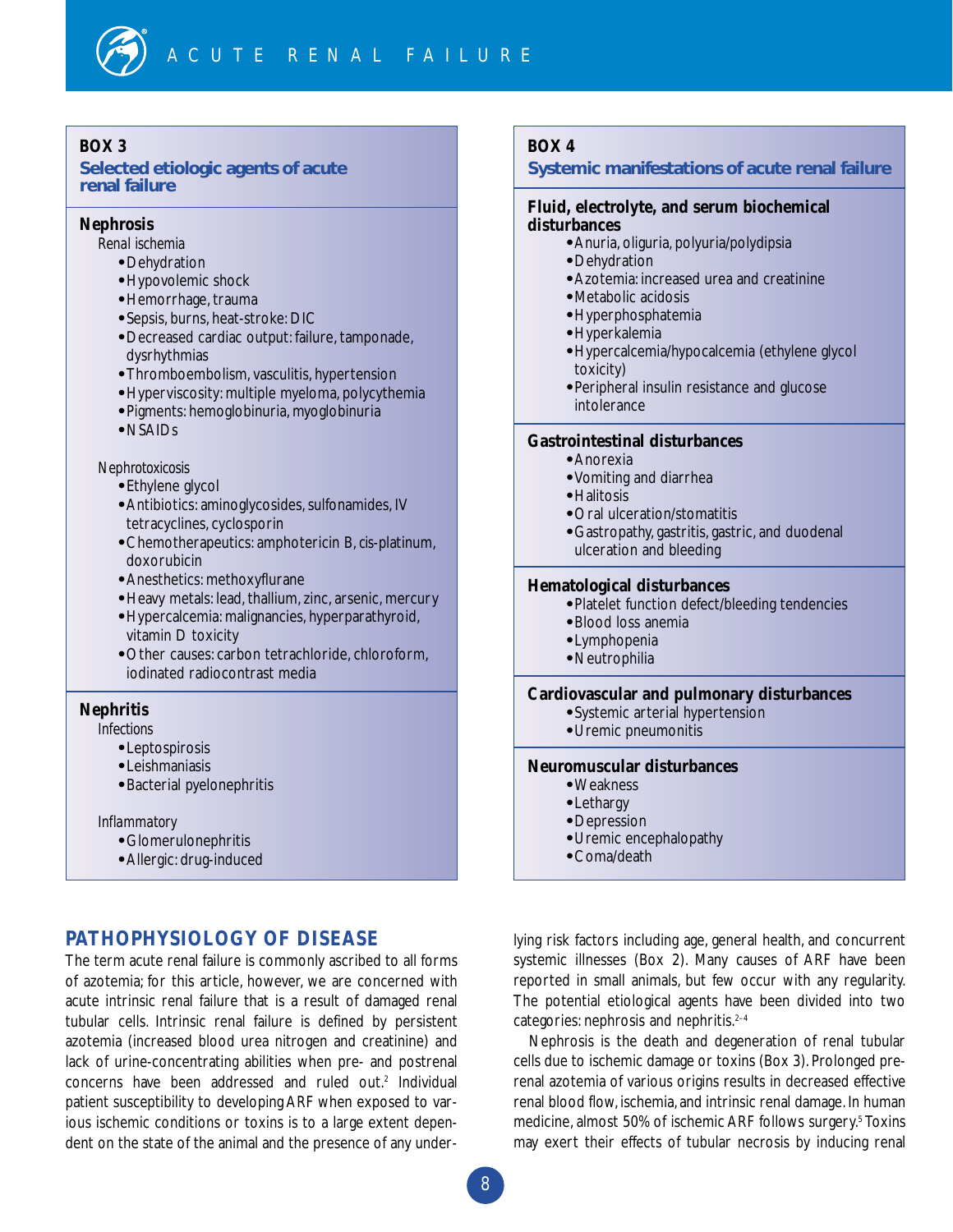**Clues to the differentiation of acute versus chronic renal failure** 

|                  | Acute renal failure                   | Chronic renal failure                                 |
|------------------|---------------------------------------|-------------------------------------------------------|
| History          | Previously healthy                    | PU/PD, inappetence, weight loss                       |
| Body score       | <b>Normal</b>                         | May be thin to cachectic                              |
| Kidney size      | Normal to enlarged                    | Variable; normal, small and irregular,<br>or enlarged |
| Anemia           | Possible from blood loss or hemolysis | Common, due to lack of erythropoietin                 |
| Potassium        | $±$ Hyperkalemic                      | $±$ Hypokalemic                                       |
| Phosphorus       | Hyperphosphatemic                     | Hyperphosphatemic (same)                              |
| Urine sediment   | Active: casts, debris                 | Inactive usually                                      |
| Urine production | Anuric, oliguric, or polyuric         | Polyuric                                              |
| Prognosis        | Potentially reversible                | Irreversible but manageable                           |

vasoconstriction (nonsteroidal antiinflammatory drugs or NSAIDs), interfering with cellular respiration (ethylene glycol and aminoglycosides), or inflicting direct tubular injury (hemoglobinuria). The most frequently encountered causes of nephrosis include ethylene glycol toxicity, ischemia, and acute decompensation of chronic renal failure.

Nephritis is the destruction of renal tubular cells due to infection or inflammation (Box 3). Pyelonephritis and leptospirosis are two of the most common initiating infections, both of which may also induce a chronic, slowly progressive rather than acute course of disease.

# **RECOGNITION OF THE PATIENT IN ARF**

The early clinical signs of ARF are vague and nonspecific, such as lethargy, anorexia, nausea, depression, vomiting, diarrhea, and dehydration. In later stages, fulminant systemic changes become apparent and may be expressed as coagulopathies, disseminated intravascular coagulation, weakness, recumbency, respiratory distress, and coma (Box 4). The more time that passes before recognition of disease and institution of therapy, the poorer the prognosis of salvaging any remaining kidney function. The diagnosis of ARF is confirmed by obtaining an accurate history and physical examination in conjunction with the results of a urinalysis, laboratory investigations, and imaging studies.<sup>6-8</sup> Every effort should be made to determine the presence of, and to address, the underlying cause, but in general the basic approach to the diagnosis and therapy of renal failure is the same whatever the cause.

# **History**

It is essential that the clinician has a full and accurate history including the presence of risk factors (Box 2) and the potential of exposure to nephrotoxins (Box 3).<sup>9</sup> If the animal has experienced gastrointestinal upset, it is important to inquire as to whether hematemesis or melena is present. Hypergastrinemia, resultant hyperacidity, hypovolemia, and ischemia of the bowel contribute to anorexia, vomiting, and the development of gastric and duodenal ulcerations, which may be further exacerbated by uremic coagulopathies.

Animals may present with an apparent acute onset of clinical signs and yet have chronic disease as evidenced by poor body condition, historical weight loss, and polyuria/polydipsia. This distinction between acute and chronic disease is an important one to make prognostically (Box 5) because ARF patients have the potential to recover completely and retain adequate renal function, whereas the chronic renal failure patient with acute decompensation is typically in much worse condition and any successful recovery is often short-lived.<sup>10</sup>

#### **Physical examination**

Examination of the ARF patient does not necessarily yield information specific to the presence of renal disease but it is crucial in alerting the clinician to systemic effects of disease that require immediate attention. Full physical examinations with particular attention to hydration status, mental state, cardiopulmonary function, and abdominal palpation should be performed.

Dehydration is a contributing factor to ischemic renal failure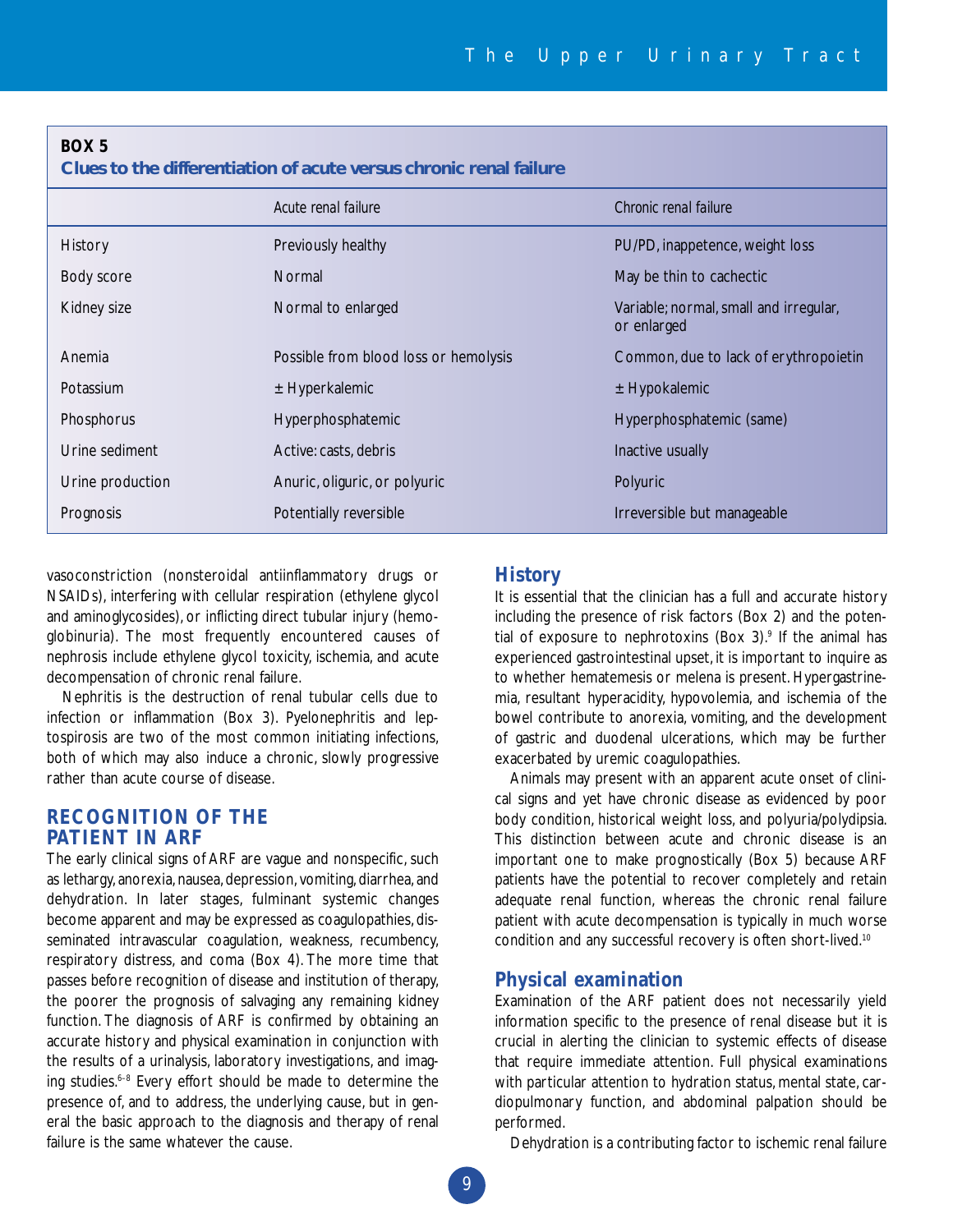## **The use of urinalyses in the differentiation of azotemia**

| Source             | Urine analyses                                                                                                                                                                                                                                                                                                              |
|--------------------|-----------------------------------------------------------------------------------------------------------------------------------------------------------------------------------------------------------------------------------------------------------------------------------------------------------------------------|
| Prerenal azotemia  | • Increased urine specific gravity > 1.045 in cats and > 1.030 in dogs (except in Addison's disease)<br>• Urine osmolality > 500 mOsm/L (concentrated)<br>• Fractional excretion of sodium < 1%<br>• Inactive urine sediment                                                                                                |
| Renal azotemia     | • Urine specific gravity 1.008-1.012; isosthenuria<br>• Urine osmolality < 350 mOsm/L (dilute)<br>$\cdot$ Fractional excretion of sodium $> 2\%$<br>• Dipstick evaluation: blood, glucose, bilirubin, protein<br>• Active urine sediment: casts, cells, debris, crystals<br>• Urine culture: always rule out pyelonephritis |
| Postrenal azotemia | • Cannot differentiate by urine analyses: physical examination and imaging studies are the most<br>helpful techniques                                                                                                                                                                                                       |

and requires immediate correction. An increased respiratory rate may result from metabolic acidosis, uremic pneumonitis, hypovolemia, anemia, or thromboembolic disease. Depression, weakness, and mild ataxia are commonly associated with uremic encephalopathy, but disorientation, seizures, and neurological deficits are more likely to be due to a toxicity such as ethylene glycol. The mucous membranes may be dry and tacky from dehydration or wet from nausea and should be closely inspected for petechiation, pallor, or oral ulcerations.The heart rate and rhythm may reflect hypovolemia, as in sinus tachycardia, or arrhythmias may be present due to uremic myocarditis. A fundic examination may also reveal petechiation or, more seriously, retinal detachments, which can be an unfortunate sequela of hypertension. On palpation of the abdomen, the kidneys may be normal to enlarged and are often smooth and regular unless previous renal insults have occurred. Other pertinent findings to note include the presence of ascites, the size of the bladder, and other organomegaly.<sup>6-8</sup>

# **Laboratory investigations**

Hematological and biochemical profiles should be obtained on every acutely ill patient.

# *Biochemical profile*

The presence of azotemia alerts the clinician to suspect renal failure. It is important to note that increased blood urea nitrogen (BUN) may be influenced by other factors such as gastrointestinal hemorrhage, dietary protein intake, and dehydration. In the absence of rapid access to laboratory results, a minimum database of packed cell volume (PCV), total protein, chemstrip (BUN), and blood glucose should be obtained.The physical parameters of hydration may be difficult to interpret in the obese or ill patient, but a high PCV and total protein concentration support dehydration.

Other essential biochemical parameters to assess immediately include potassium, phosphorus, and calcium, all of which accumulate with decreased renal excretion. High serum potassium concentrations interfere with electrical conduction in the heart and, if left uncorrected, may result in fatal bradydysrhythmias.Calcium and phosphorus retention leads to soft tissue cal-



#### **Figure 1**

Hyperechogenicity of the renal cortex in comparison with the echogenicity of the medulla is a common finding in patients with ethylene glycol toxicity. Photo courtesy C. Lamb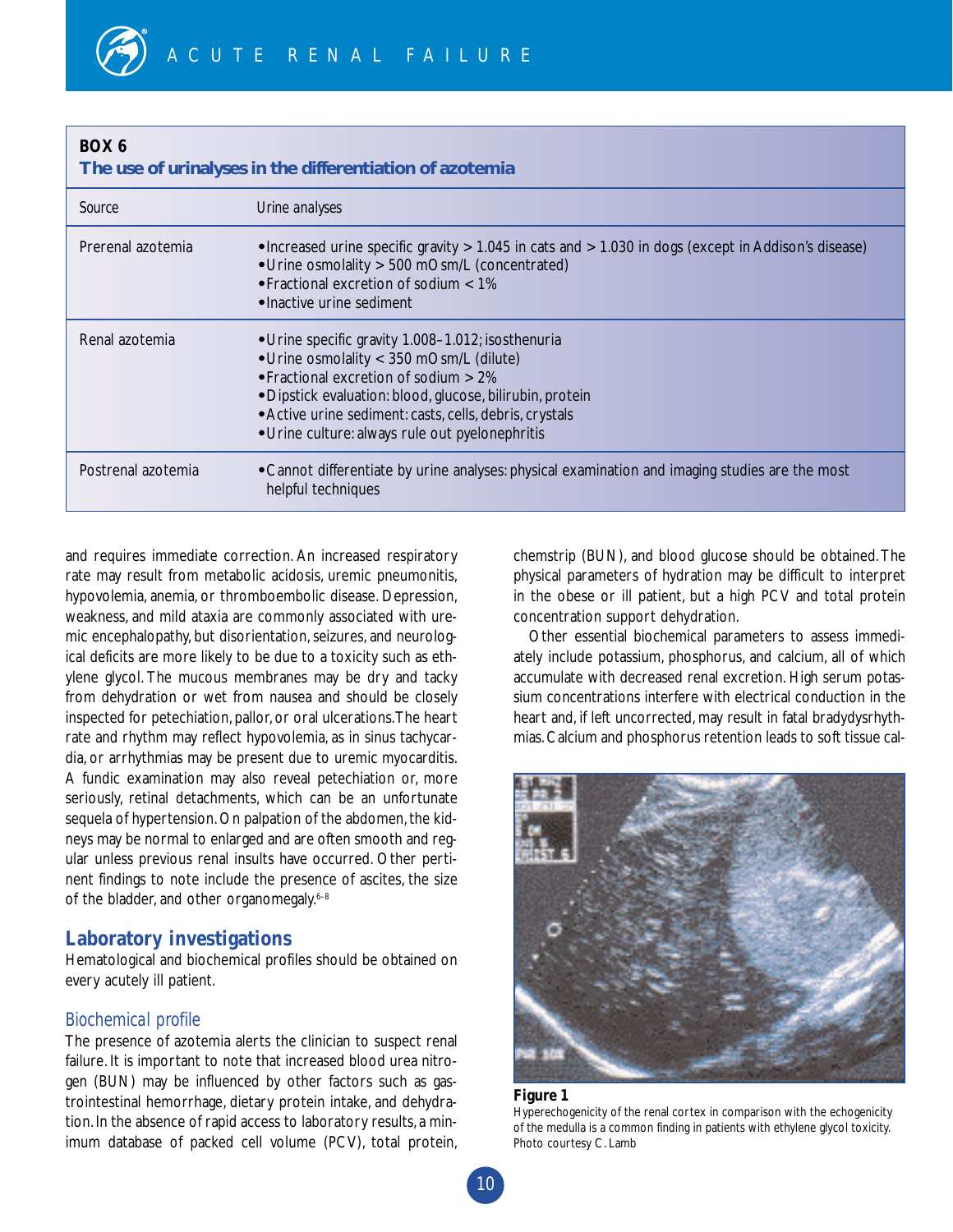cification; although not immediately dangerous, levels should be monitored and, with appropriate therapy, should decrease. Hypercalcemia is often mild as a result of renal failure but may induce ARF if excessive (e.g., >3.4 mmol/L) and warrants investigation for an underlying malignancy, toxicity, or endocrinopathy. Hypocalcemia can occur with ethylene glycol intoxication from the chelation of calcium and leads to neurological signs such as weakness and seizures.

#### *Hematological profile*

A complete blood count may reveal a regenerative, blood loss anemia, thrombocytopenia, a stress or inflammatory leukogram,or perhaps evidence of an inciting leukemia or neoplasia. Basophilic stippling of the red blood cells (RBCs) with nucleated RBCs is suspicious of lead toxicity.

#### *Urinalysis*

Upon finding azotemia on a biochemical profile, a complete urinalysis is the next most important information to be obtained *before* fluid therapy (Box 6).The urine may appear dilute or concentrated, and a urine specific gravity will help to distinguish prerenal azotemia (SG >1.030) from intrinsic renal failure. Measurement of urine sodium is commonly used in human medicine to determine if the kidney is working appropriately to conserve sodium in the face of dehydration or if it is being wasted in the urine.Turbidity or discoloration of the urine may indicate the presence of crystals, infection, or blood. A sediment examination will often reveal active disease in the form of protein, cells, debris, and crystals. The amount and type of these components may differentiate the above possibilities and help to lend support to the diagnoses of pyelonephritis or ethylene glycol intoxication (calcium oxalate crystals).

# **Imaging studies**

Plain radiographic studies are often performed to investigate kidney size and to detect the presence of obstructive uroliths or other abdominal pathology. Radiographic contrast studies are contraindicated in the ARF patient due to the hypertonicity of the media and potential for further renal damage. Ultrasonographic evaluation perhaps provides the most specific detail including kidney shape and size, relative internal echogenicities, and potential pelvic dilation. Hyperechoic renal cortices are classically found in ethylene glycol toxicity (Figure







1), and renal pelvis dilatation may occur with excessive fluid diuresis, obstruction, or pyelonephritis.

# **Other diagnostics**

Other helpful, but not always readily available, tests include blood gas analysis, measurement of serum and urine osmolality, and urine fractional excretion of various electrolytes.Where a cause of ARF is not immediately apparent upon performing all the preceding investigations, further specialized studies may be indicated to rule out potential etiological agents (Box 7). These might include dark field microscopy of the urine for lep-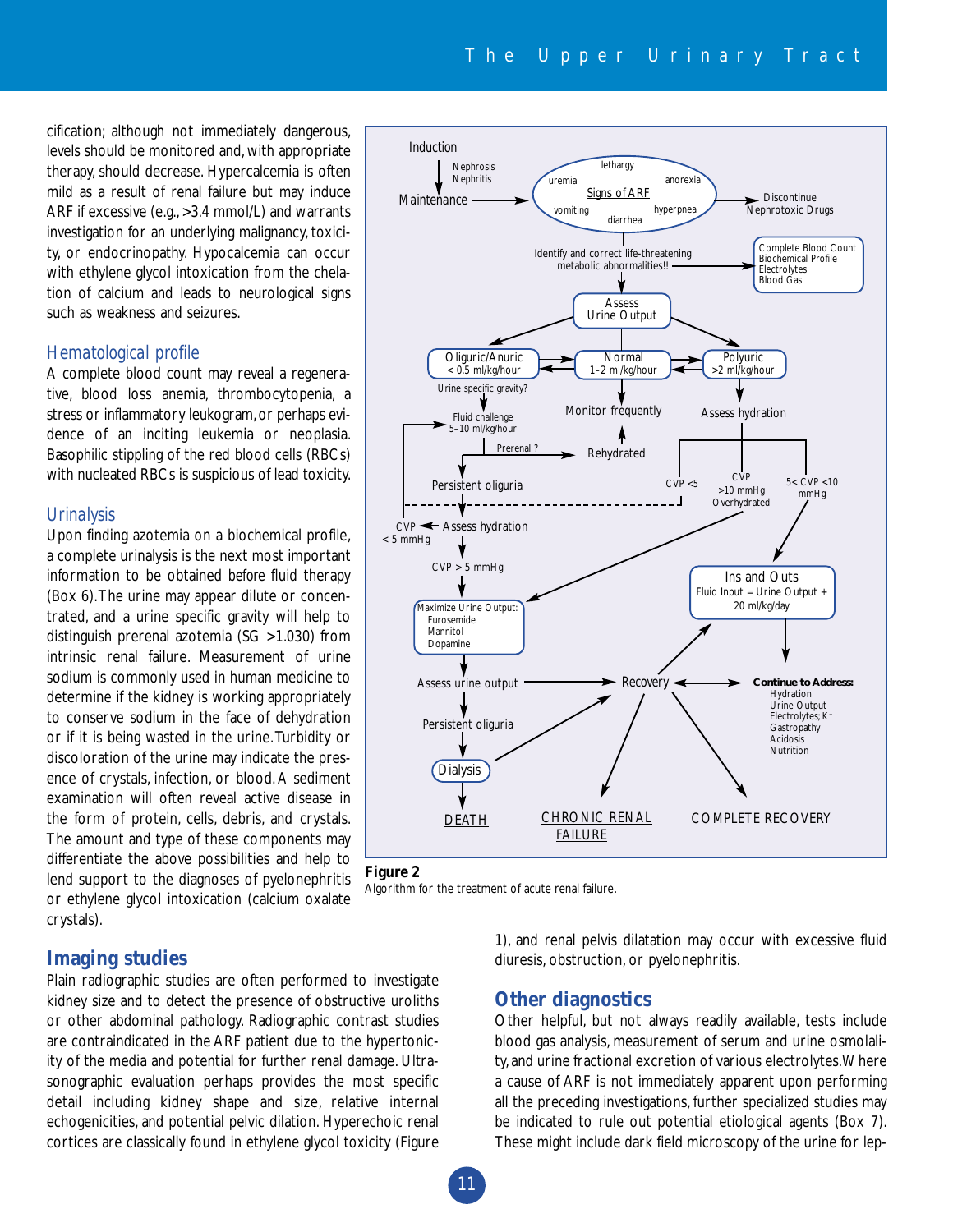## **Special studies for the diagnosis of acute renal failure**

#### **Imaging studies**

- **•** Radiology—size, shape, and position of kidneys
- **•** Ultrasound—greater detail than plain radiographs, comparative echogenicity

# **Renal biopsy**

Indicated when:

- **•** Cause of disease is unknown
- **•** Prognosis or assessment of progression is required
- **•** Excessive proteinuria is present in the absence of infection

Contraindicated in the face of:

- **•** Bleeding tendencies
- **•** Infection
- **•** Solitary kidney

# **Other special studies**

- **•** Blood gases: assess for metabolic acidosis
- **•** Fractional clearance of electrolytes; assess renal wasting of potassium, sodium
- **•** *Leptospira* titers, dark field microscopy
- **•** *Leishmania* titers
- **•** Ethylene glycol metabolites; serum or urine
- **•** Serum and urine osmolality
- **•** Serum lead concentrations; suspect if basophilic stippling of red blood cells and neurological signs are present

tospires, serum titers, assays for ethylene glycol metabolites, and serum lead concentrations.

# **TREATMENT Phases of renal failure**

Renal failure is often described as progressing through three phases: induction, maintenance, and recovery. The induction phase is that period of initial injury to the onset of azotemia and is often characterized by a few vague clinical signs. If renal injury is suspected from known exposure to toxins or ischemia, intervention at this point may allow reversal of damage, prevention of progression, and complete recovery. Unfortunately, most cases progress into the maintenance phase, where aggressive therapy up to and including dialysis is required to support remaining renal function. If an animal survives the maintenance phase, it enters the recovery phase, which is characterized by a decreased glomerular filtration rate (GFR) and persistent



#### **Figure 3**

Irish wolfhound with acute renal failure. A jugular catheter delivers fluids and medications and is also used for measurement of central venous pressure. Limb leads are attached to an ECG to detect electrical disturbances associated with hyperkalemia.

azotemia that, with appropriate therapy, may gradually improve over weeks to months (Figure 2).

# **Identify life-threatening abnormalities**

The diagnostic samples of blood and urine are obtained before initiation of any therapy; however, it is not usually possible to wait for all the results before administering treatment. It is essential to recognize and address life-threatening metabolic abnormalities as soon as possible; these include hyperkalemia, metabolic acidosis,and hypovolemia (Box 8).Clues to the presence of these aberrations—such as bradycardia, hyperventilation, and decreased skin turgor, respectively—may be gleaned on physical examination.10,11

# **Fluid therapy**

Fluid therapy is essential to the correction of hyperkalemia, metabolic acidosis, and hypovolemia and should be instituted immediately, preferably through a centrally placed catheter that can also be used to measure central venous pressure (CVP) (Figure 3).The amount of fluid required may be calculated by estimating the patient's percent dehydration (5% to 8% is likely to be a safe starting point) and multiplying this by its body weight (kg). The resultant figure is the fluid deficit in liters required to restore hydration and should be administered over the first 4 to 6 hours.

The fluids of choice for replacement of deficits are isotonic solutions such as lactated Ringer's (Hartmann's) or 0.9% NaCl. Once hydrated, however, it is best to change to a fluid with a lower sodium content (e.g., 0.45% NaCl with 2.5% dextrose) to avoid hypernatremia, particularly in patients with heart disease. Intensive diuresis is now employed to encourage excretion of uremic waste and to optimize renal blood flow and GFR. Close monitoring of urine output, weight, and, ideally, CVP is essential to avoid overhydration and pulmonary edema in the oliguric patient. $12$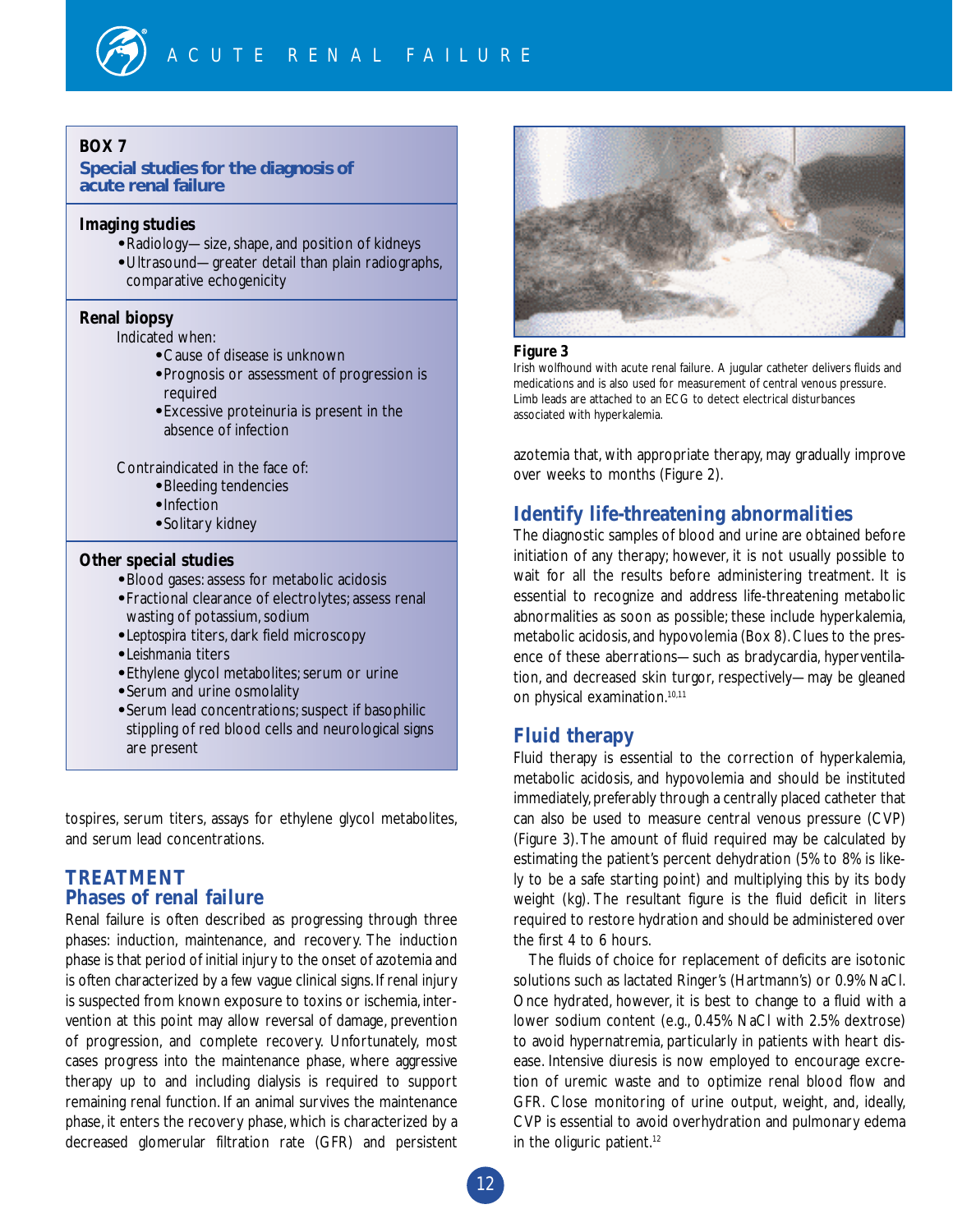

#### **Figure 4**

The measurement of central venous pressure requires a water manometer, a three-way stopcock, extension tubing, and a ~10 ml syringe with sterile saline. Photo courtesy B. Hanson

#### *Measurement of CVP*

CVP measurement allows a less subjective way of monitoring patient hydration status and is relatively easy to do in practice with water man-

ometry (Figures 4 and 5).The CVP represents the hydrostatic pressure within the intrathoracic portion of the cranial vena cava, and, in a dog with otherwise normal cardiac status, repeated measurements will give information relative to the vascular volume and compliance. Rapid infusion of 10 ml/kg of replacement fluids should increase the CVP by 2 to 4 cm  $H_2O$ above the baseline that then returns to normal within 15 minutes. If no increase is seen, this implies reduced vascular volume and more fluids are required. If the CVP returns to normal very slowly, this implies blood volume is close to normal. If necessary, repeated fluid boluses may be given until the CVP reaches 10 to 15 cm  $H<sub>2</sub>O$ . Beyond this value, the patient is at risk of developing pulmonary edema. Monitoring the CVP allows the clinician to avoid overhydration and ensure adequate fluid volume to optimize renal blood flow.13

#### *Ins and outs*

Once adequate hydration is established, the rate of fluid administration must match fluid loss to maintain this delicate balance. This is referred to as the "ins and outs" of fluid therapy and requires measurement of urine output and calculation of insensible losses (20 mg/kg/day divided into 24 hours), including an estimate of fluids lost from vomiting and diarrhea.The rate of fluid replacement is then adjusted accordingly every 2 hours. Urine output may be estimated by weighing incontinence pads and/or catching urine samples.A more accurate method is facilitated by the sterile placement of a urinary catheter attached to a closed urine collection system (Figure 6).

# **Conversion of oliguria to nonoliguria**

If an animal remains oliguric after rehydration, the conversion to nonoliguria represents a prognostic turning point and aggressive intervention is required.The first line of action is to use diuretics such as furosemide, mannitol, and dopamine. Furosemide is administered intravenously and repeated every



#### **Figure 5**

The water manometer is placed at the level of the patient's heart and filled with sterile saline beyond 20 cm  $H_2O$ . The water column drops to the level consistent with the central venous pressure and may be read from a centimeter calibration on the manometer or from a nearby placed meter stick (cm  $H_2O$ ). Illustration courtesy B. Hanson



#### **Figure 6**

A closed urine collection system consisting of a Foley urinary catheter attached to a fluid administration set and an empty, sterile fluid bag. Photo courtesy B. Hanson

hour for 3 hours to effect. Dopamine is considered to be synergistic with furosemide and acts to increase renal blood flow at the appropriate dosage (Box 8). At higher

doses, dopamine may induce a tachycardia. Mannitol is used as an osmotic diuretic agent and in the experimental animal may also act as a renoprotective, free-radical scavenger if given in the induction phase or prior to insult.These drugs are discontinued once nonoliguria is achieved.<sup>10-12</sup>

# **Correction of metabolic abnormalities** *Hyperkalemia and acidosis*

If mild to moderate hyperkalemia or acidosis existed before fluid therapy, these are often found to have normalized or improved substantially upon remeasurement. Severe hyperkalemia (>8.0 mmol/L) with concurrent physical or electrocardiographic signs (Figure 7) or acidosis (pH <7.1), however, requires immediate therapy (Box 8). Increased serum potassium concentration occurs in response to decreased secretion by the kidneys and also as a result of the movement of potassium into the extracellular fluid in exchange for hydrogen ions in states of acidosis. Insulin (IV) rapidly drives potassium back into the cell and lowers the serum potassium levels that interfere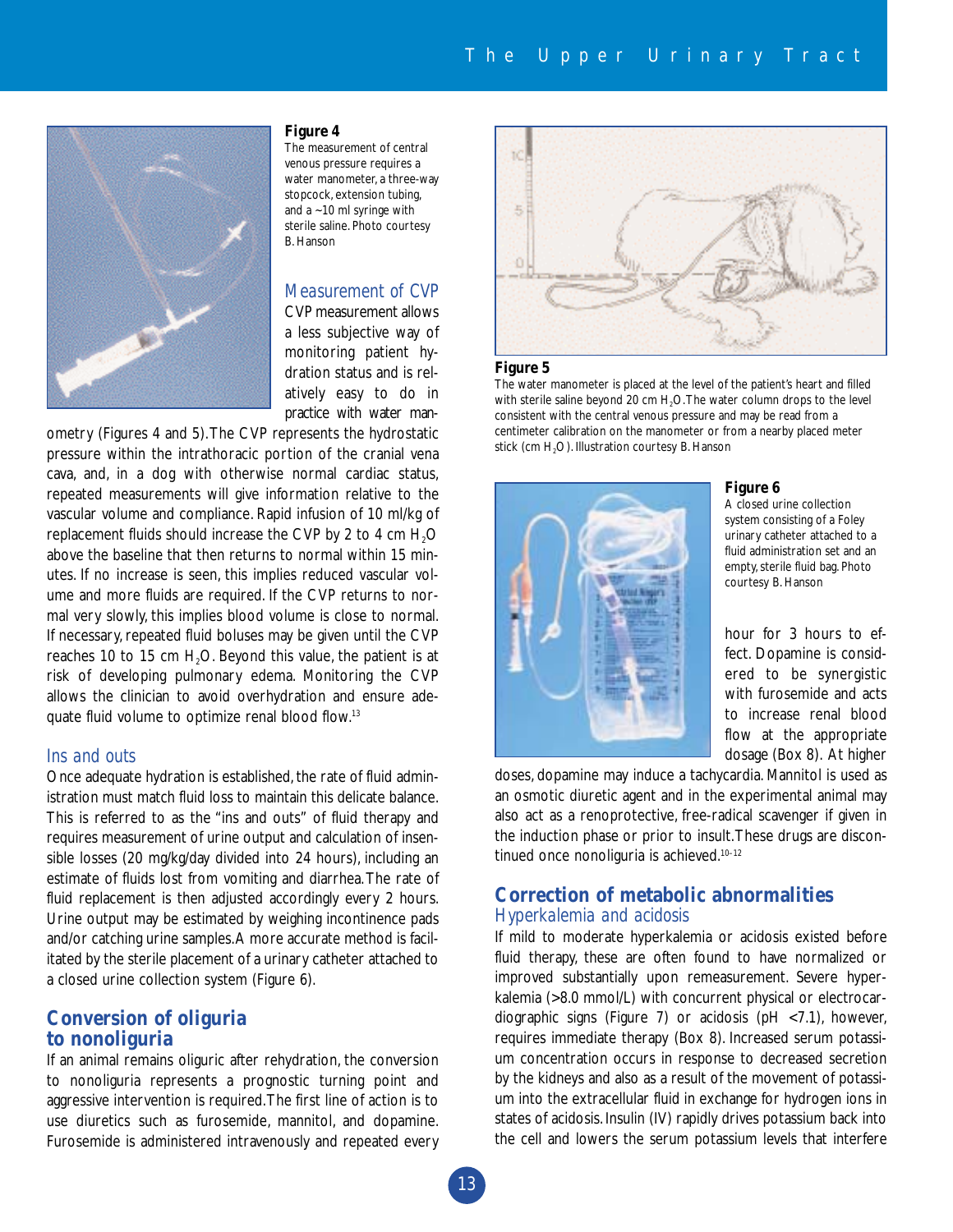| Goals of therapy for acute renal failure                                                                                                                                                                                                                                                                                                                                                                                                                                                                   |                                                                                                                                                                                                                                                                                                                                                                                                                                                                                                                                                                                                               |
|------------------------------------------------------------------------------------------------------------------------------------------------------------------------------------------------------------------------------------------------------------------------------------------------------------------------------------------------------------------------------------------------------------------------------------------------------------------------------------------------------------|---------------------------------------------------------------------------------------------------------------------------------------------------------------------------------------------------------------------------------------------------------------------------------------------------------------------------------------------------------------------------------------------------------------------------------------------------------------------------------------------------------------------------------------------------------------------------------------------------------------|
| 1 Rehydrate and maintain fluid and electrolyte balance<br><b>Fluids!</b><br>Replacement: lactated Ringer's solution 0.9% NaCl<br>Maintenance: 0.45% NaCl and 2.5% dextrose<br>Fluid deficits should be replaced over the initial 4-6 hours,<br>and the subsequent fluid rate should reflect urinary output<br>and promote diuresis without inducing overhydration                                                                                                                                          | Hypokalemia-with aggressive diuresis, once the animal is<br>in the polyuric stage, potassium can be lost from the kidneys<br>resulting in hypokalemia<br>Serum potassium<br>KCl/liter Fluid (mEq)*<br>< 2.0<br>80<br>$2.0 - 2.5$<br>60<br>$2.6 - 3.0$<br>40<br>$3.0 - 3.5$<br>30<br>20<br>$3.5 - 4.0$<br>*Do not exceed an administration rate of 0.5 mEq/kg/hr.                                                                                                                                                                                                                                              |
| 2 Promote urine production<br>Treatment of the anuric/oliguric patient-the animal<br>must be rehydrated first!<br><b>Diuretics</b><br>• Furosemide: loop diuretic, 2 mg/kg IV bolus, repeat at<br>5-8 mg/kg q30min, three times<br>• Mannitol (20%): osmotic diuretic and free radical<br>scavenger, 0.25 g/kg slow IV bolus<br>· Dopamine: renal arterial vasodilator; 2-5 µg/kg/min<br>continuous IV infusion                                                                                            | 4 Control metabolic acidosis<br>• Not indicated unless the pH falls to <7.1<br>• Mild acidosis usually corrects with appropriate fluid<br>therapy alone<br>· Sodium bicarbonate: body weight (kg) x 0.6 x<br>$(25 -$ measured HCO <sub>3</sub> ) = mEq NaHCO <sub>3</sub> needed<br>in replacement fluids or 0.5-2 mEq/kg slow IV<br>5 Control vomiting and uremic gastritis<br>• Antihistamines: cimetidine 5-10 mg/kg IV or PO TID;<br>ranitidine 2 mg/kg PO BID<br>· Gastroprotectants: sucralfate 1 g/medium-sized dog<br>PO TID<br>• Anti-emetics: metoclopramide 0.2-0.4 mg/kg SC QID                   |
| 3 Correct potassium imbalance<br>Hyperkalemia-failure of the kidneys to excrete<br>potassium normally<br>• Mild (<6.5 mmol/L) may resolve with fluid therapy<br>alone<br>• Moderate to severe (>6.5 mmol/L or<br>electrocardiograph reveals bradycardia peaked T-<br>waves to idioventricular rhythm)<br>• Insulin: 0.25 units/kg IV, with glucose<br>supplementation<br>· Sodium bicarbonate: 0.5-2 mmol/kg IV over 15<br>minutes<br>• Calcium gluconate (10%): 0.5 ml/kg given slowly<br>over 15 minutes | <b>6</b> Prevent hypertension<br>• Low-salt diet: < 0.3% on a dry matter basis<br>· Diuretics*: furosemide 2-4 mg/kg/day<br>• Calcium channel blockers: amlodipine 0.625 mg SID in<br>cats, 0.5-1.0 mg/kg SID in dogs<br>• ACE-inhibitors*: enalapril, 0.5-1 mg/kg PO SID-BID;<br>benazepril, 0.25-0.5 mg/kg PO SID<br>* Caution! These may cause hypotension and worsen renal function.<br>7 Provide nutritional support<br>• Adjust protein requirements to meet demands yet<br>avoid exacerbating uremia. If BUN >75 mg/dl or 20<br>nmol/L: 2-2.2 g/kg/day of protein in dogs; 3.3-3.5<br>g/kg/day in cats |

with cardiac rhythm; glucose, however, must be provided simultaneously to avoid hypoglycemia. Glucose infusions alone may increase endogenous insulin to help lower serum potassium. Alternatively, sodium bicarbonate may be given slowly IV to reverse the acidosis that drives potassium back into the cell. Provided that rapid administration is avoided, this can be repeated as needed or, ideally, added to the fluids as a constant rate infusion. Calcium gluconate may be given to counteract the

immediate effect of potassium on the myocardium but does not lower the serum potassium concentration and must, therefore, be given in conjunction with insulin or sodium bicarbonate.

# *Hypokalemia*

Once the patient is stabilized, the serum potassium concentrations may readily fall due to dilution with potassium-free fluids and to loss in the urine from furosemide administration and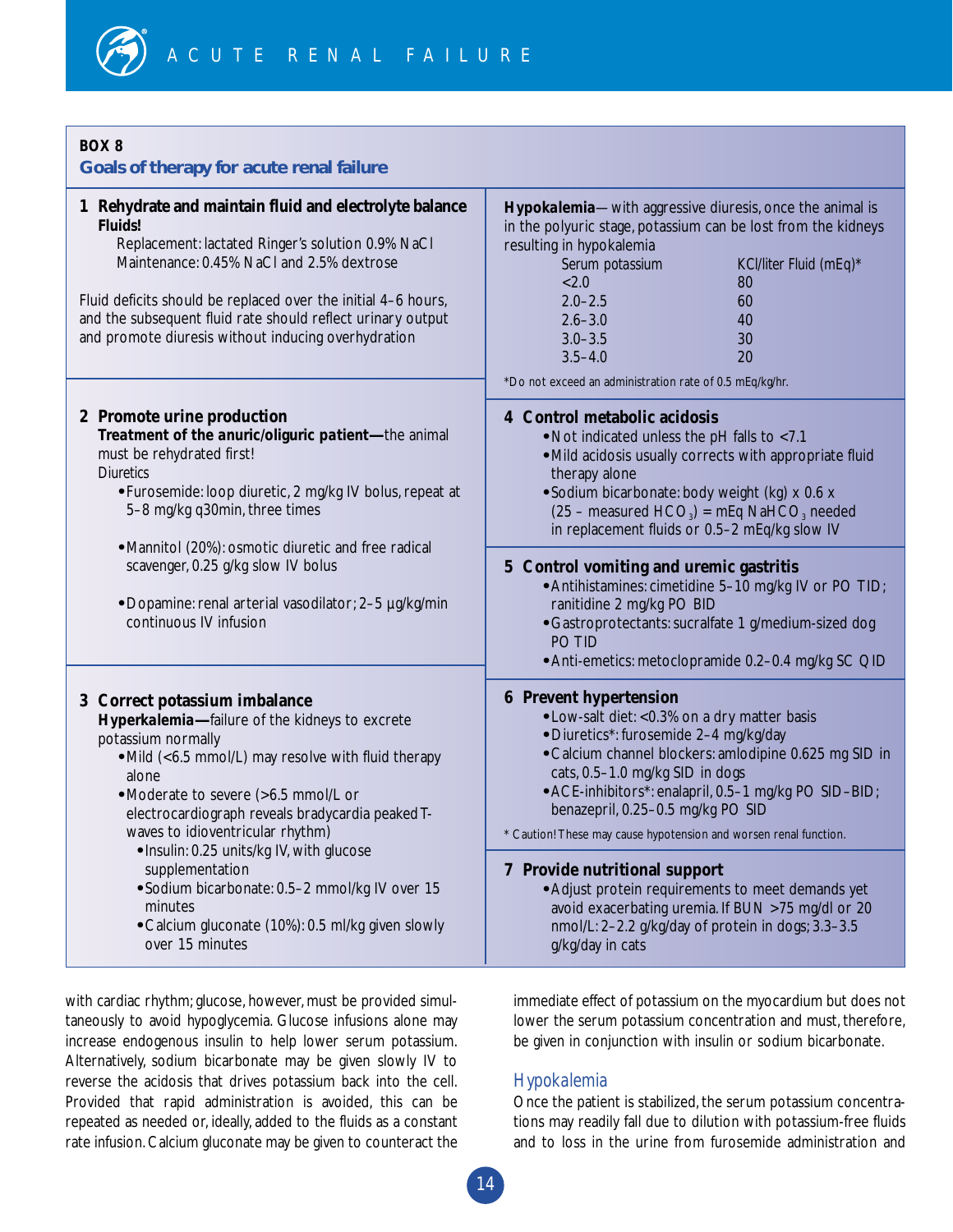

#### **Figure 7**

Electrocardiogram depicting bradycardia and absence of p-waves consistent with hyperkalemia.Tracing courtesy A. Boswood

polyuria. Hypokalemia results in weakness and worsening renal failure, and potassium supplementation of the fluids during the polyuric maintenance phase is often required to maintain normal serum concentrations.<sup>14</sup>

#### *Uremic gastritis, coagulopathies, and hypertension*

Other manifestations of uremia can make the patient uncomfortable and place it in danger of sepsis and death.These symptoms include bleeding tendencies due to uremic platelet dysfunction and gastritis (Figure 8) leading to vomiting, anorexia, hematemesis, melena, hypertension, weakness, and calcium/ phosphorus derangements. Specific therapies directed at controlling these complications are indicated as they occur. In patients with anemia due to blood loss or hemolysis (leptospirosis), blood transfusions may be warranted. Gastric protectants are commonly employed to decrease gastric acidity and irritation and to improve the appetite. Anti-emetics are useful in the vomiting patient. Rarely, systemic hypertension results in ocular changes such as retinal edema and detachment. Therapies directed at lowering blood pressure (Box 8) are indicated but should be monitored to avoid development of hypotension and exacerbation of renal disease.<sup>14</sup>

## *Calcium and phosphorus derangements*

Hyperphosphatemia occurs due to decreased renal excretion, and specific therapies other than feeding diets with a decreased phosphate content and with phosphate binders added (discussed in the next two articles on the diagnosis and management of chronic renal failure in cats and dogs) are not usually employed in the acute patient. Hypercalcemia may be a cause or effect of renal failure, the former being most important to recognize and differentiate. Early detection and correction of the underlying cause of hypercalcemia can reverse failure, but, if left unchecked, particularly in association with hyperphosphatemia, the hypercalcemia may result in soft tissue mineralization and worsening renal function.



**Figure 8** Uremic gastritis. Photo courtesy H. C. Rutgers

#### *Other*

Animals in ARF may be predisposed to developing urinary tract and other infections, and, once specimens are obtained for urine culture and leptospirosis identification, prophylactic, broad-spectrum antibiotics such as ampicillin may be administered. Other therapies specific for the underlying cause of disease may need to be employed—for example, ethanol or 4 methyl pyrazole in the case of ethylene glycol intoxication (Box 9). Ethanol or 4-methyl pyrazole inhibits the enzyme alcohol dehydrogenase that converts a relatively inert substance into the toxic byproducts of glycolate and oxalate.15 The latter treatment has the benefit of not superimposing an alcohol intoxication but may be more expensive and difficult to obtain and is not helpful in the cat.

#### **Dialysis**

With aggressive therapy, the patient presenting in ARF should demonstrate a response within 24 to 36 hours as evidenced by an increase in urine output, lessening azotemia, and a subjec-

#### **BOX 9**

# **Treatment of ethylene glycol nephrotoxicity**

*Therapy must be administered within 12 hours of ingestion to inhibit the action of alcohol dehydrogenase*

#### **Ethanol (20%)**

Dogs: 5.5 ml/kg IV every 4 hours for 5 treatments, then every 6 hours for 24 hours Cats: 5 ml/kg IV every 6 hours for 30 hours, then every 8 hours for 30 hours

**or**

#### **4-methyl pyrazole**

Dogs only: 20 mg/kg 5% solution IV, then 15 mg/kg SID/BID, then 5 mg/kg every 36 hours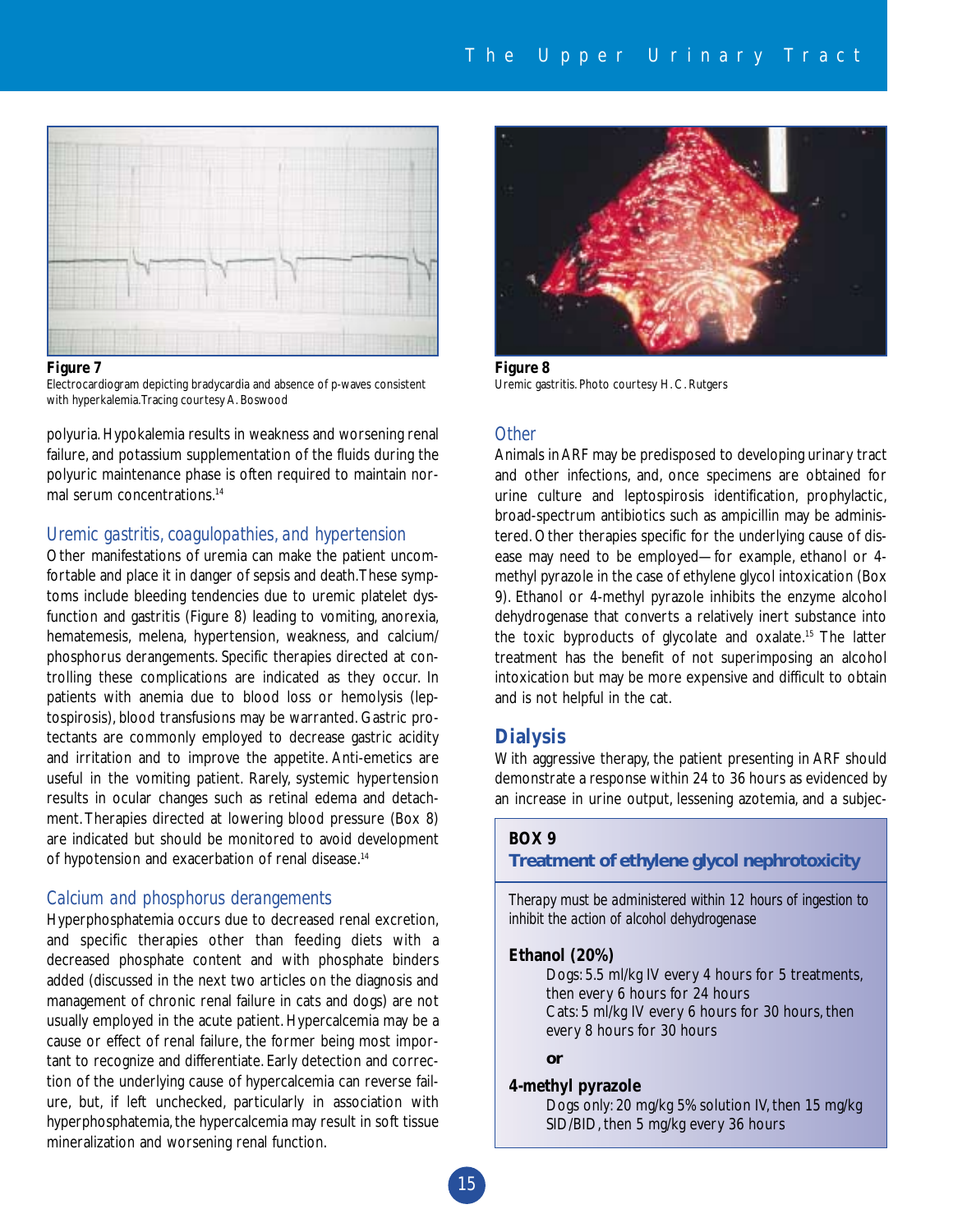

#### **Figure 9**

Gross specimen taken from a patient with acute renal failure. Photo courtesy H. C. Rutgers



**Figure 10** Renal histopathology demonstrating acute interstitial nephritis. Photo courtesy B. Smyth



**Figure 11** Renal histopathology of acute nephrotoxicosis with ethylene glycol demonstrating calcium oxalate crystals within the renal tubules. Photo courtesy H. C. Rutgers

tive reduction in the clinical manifestations of uremia. If no response is elicited, the final consideration must be dialysis. In human intensive care units, hemodialysis and peritoneal dialysis are commonly used (7% to 10% of admissions).<sup>16</sup> Dialysis is the science of using external means of filtering uremic toxins from the bloodstream, either by use of an artificial kidney via which blood is directed, filtered, and then recirculated (hemodialysis) or by use of a highly osmotic fluid that performs the kidneys' excretory functions by attracting uremic toxins into the peritoneal space and removing them with each fluid exchange (peritoneal dialysis).

Hemodialysis is not an option for most of our small animal patients due to limited clinical experience, availability of equipment, and the expense of intermittent dialysis.<sup>17</sup> Peritoneal dialysis, however, does remain a feasible option for the enthusiastic clinician.The process is very time intensive and can be cost prohibitive and therefore should ideally be reserved for animals with the potential for basement membrane regeneration on histopathology of a kidney biopsy (Figures 9 to 11).

However, renal biopsies are often obtained at the same time as the peritoneal catheter is placed. Peritoneal dialysis requires the surgical insertion of a dialysis catheter into the abdominal cavity, with removal of the omentum to prevent catheter blockage, and multiple daily exchanges of a hyperosmotic solution that acts as an artificial kidney. As the kidneys heal and regain function, the frequency of exchanges decreases and are finally discontinued when the animal may be supported with fluid therapy alone.<sup>18,19</sup>

# **Nutritional support**

Once the animal is beyond the initial uremic crisis, some form of nutritional support is indicated. Often the patient is not keen to eat due to residual uremic gastritis and general malaise, and feeding tubes must be employed to supply adequate nutrients. In general, diets should be highly digestible and contain good quality, yet reduced sources of, protein and adequate energy sources.Many well balanced proprietary diets are available for this purpose.

#### **Prognosis and monitoring**

In theory, the prognosis for animals in ARF is quite good but, in reality, are poor to grave.The reasons for this disparity is that ARF patients are demanding of both time and finances, particularly in the first 24 to 48 hours, and optimal care requires access to rapid return of laboratory parameters to monitor the lifethreatening complications, including PCV, TP, BUN, creatinine, K<sup>+</sup>, Ca<sup>+</sup>, pH, and HCO<sub>3</sub>. Availability of intensive 24-hour nursing care is ideal, but even in fully equipped intensive care units the success rates (i.e., recovery leading to discharge from hospital) are less than 50%.<sup>20</sup> The most common identifiable causes of death in patients with ARF include overhydration from overzealous fluid administration, hyperkalemia and dysrhythmias, metabolic acidosis, infections, and sepsis. It is imperative, therefore, that vital parameters are monitored as frequently as